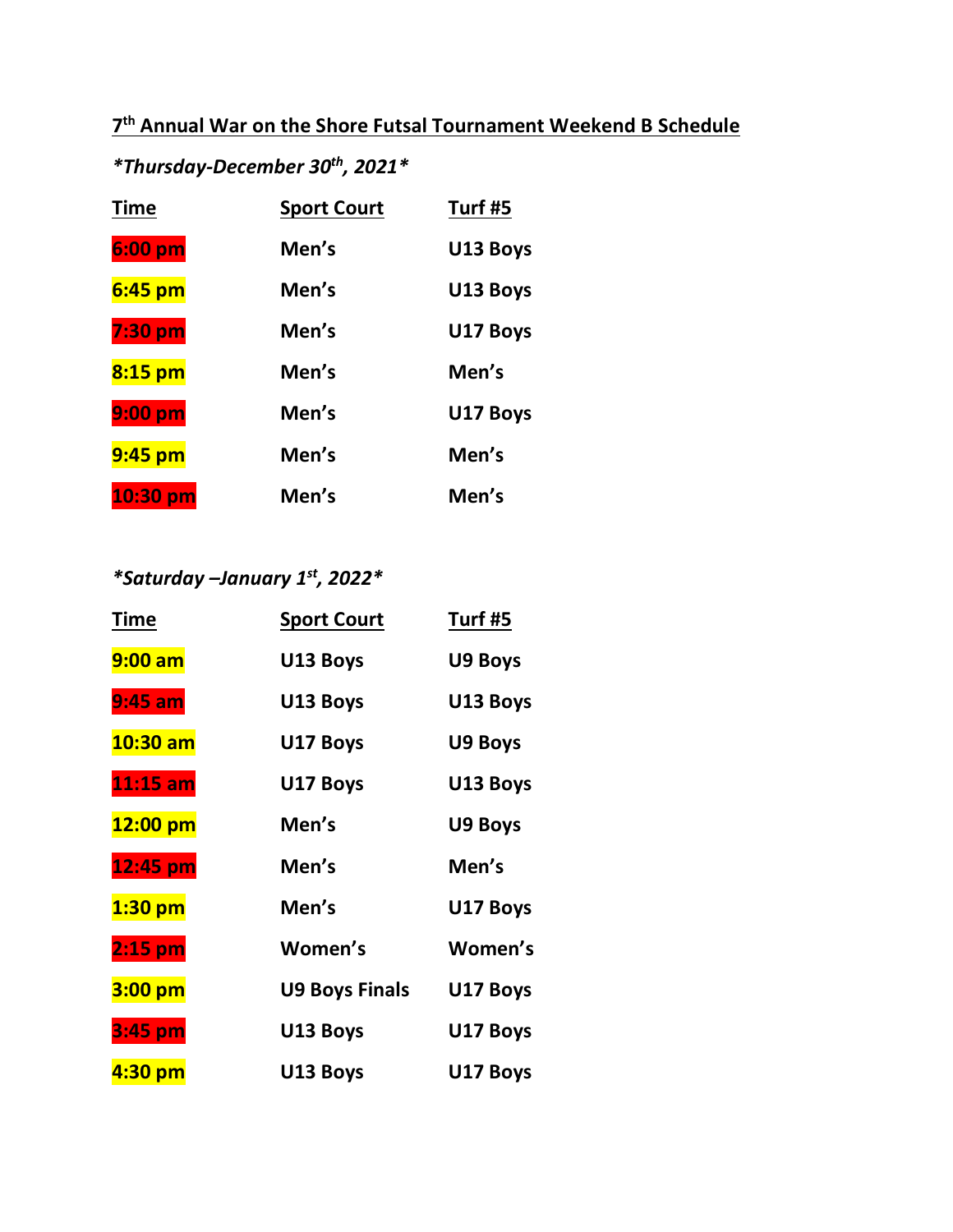# *\*Saturday –January 1st, 2022\**

| <b>Time</b> | <b>Sport Court</b> | Turf #5  |
|-------------|--------------------|----------|
| 5:15 pm     | Women's            | Women's  |
| $6:00$ pm   | Men's              | U13 Boys |
| 6:45 pm     | Men's              | U17 Boys |
| $7:30$ pm   | Men's              | U17 Boys |
| 8:15 pm     | Women's            | Women's  |
| $9:00$ pm   | Men's              | Men's    |
| 9:45 pm     | Men's              |          |

# *\*Sunday –January 2nd, 2022\**

| <u>Time</u>      | <b>Sport Court</b>      | <u>Turf #5</u>    |
|------------------|-------------------------|-------------------|
| $9:00$ am        | <b>U13 Girls Finals</b> | <b>Women's QF</b> |
| $9:45$ am        | Men's QF                | <b>Women's QF</b> |
| $10:30$ am       | Men's QF                | U13 Boys QF       |
| $11:15$ am       | Men's QF                | U13 Boys QF       |
| 12:00 pm         | Men's QF                | U13 Boys SF       |
| 12:45 pm         | <b>Women's Finals</b>   | U13 Boys SF       |
| $1:30$ pm        | U17 Boys SF             |                   |
| $2:15$ pm        | U17 Boys SF             |                   |
| $3:00$ pm        | Men's SF                |                   |
| 3:45 pm          | Men's SF                |                   |
| 4:30 pm          | <b>U13 Boys Finals</b>  |                   |
| 5:15 pm          | <b>U17 Boys Finals</b>  |                   |
| $6:00~\text{pm}$ | <b>Men's Final</b>      |                   |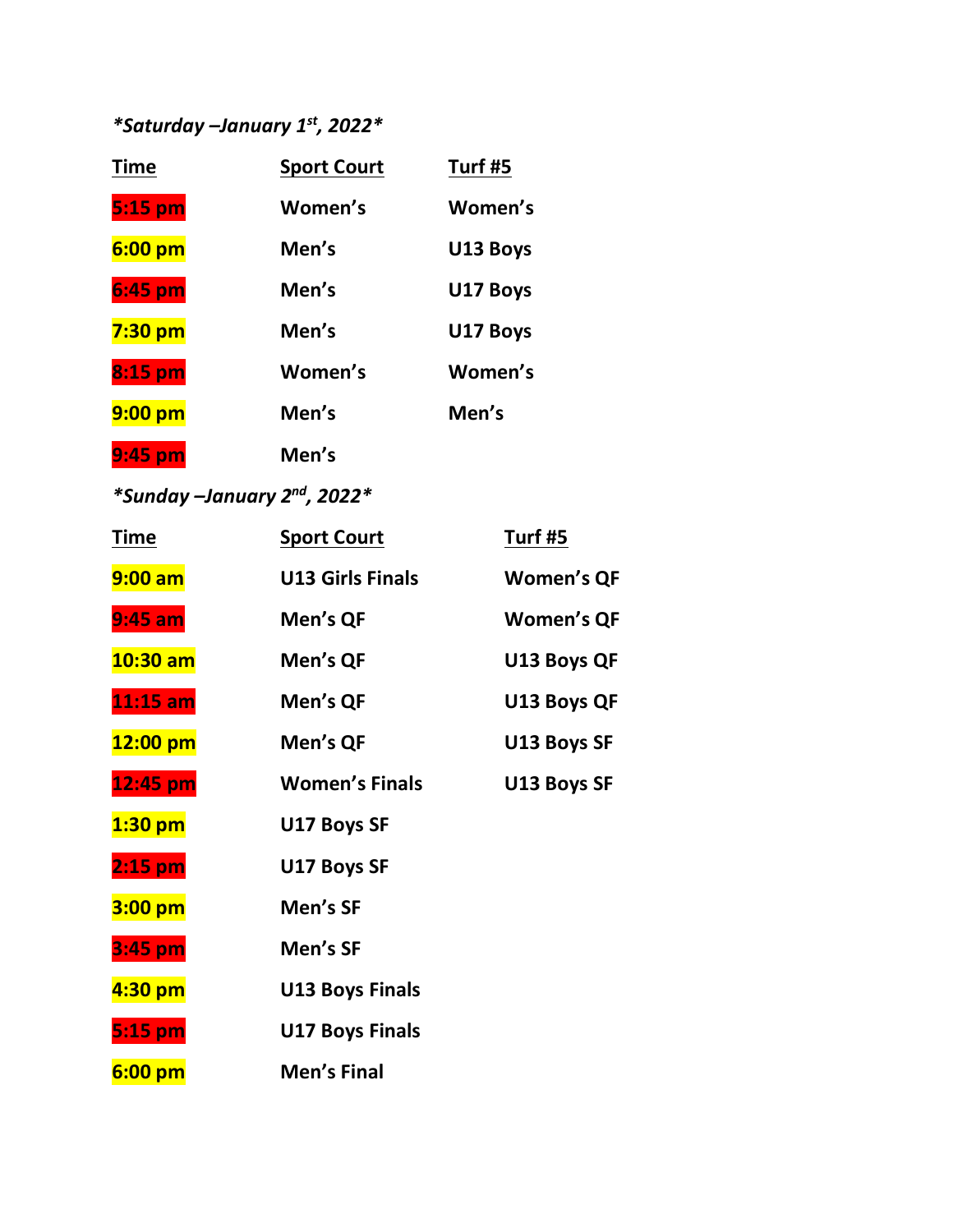#### **7 th Annual War on the Shore Futsal Tournament 2022 Schedule U9 Division**

Dec. 30th -January 2nd, 2021/2022 *Tournament Format: Group Play + Championship*

# **Group A**

- 1. Adrenaline FC
- 2. Extreme
- 3. Matrix Masters 13

| Court:  | Date/Time:       | Game:          |
|---------|------------------|----------------|
| Turf #5 | $1/1 - 9:00$ am  | $2 \vee 3$     |
| Turf #5 | $1/1 - 10:30$ am | 3 v 1          |
| Turf #5 | $1/1 - 12:00$ pm | 1 <sub>v</sub> |

## **Playoffs**

| Court:    | Date/Time:      | Game:                                         |
|-----------|-----------------|-----------------------------------------------|
| Sport Ct. | $1/1 - 3:00$ pm | 1 <sup>st</sup> Place v 2 <sup>nd</sup> Place |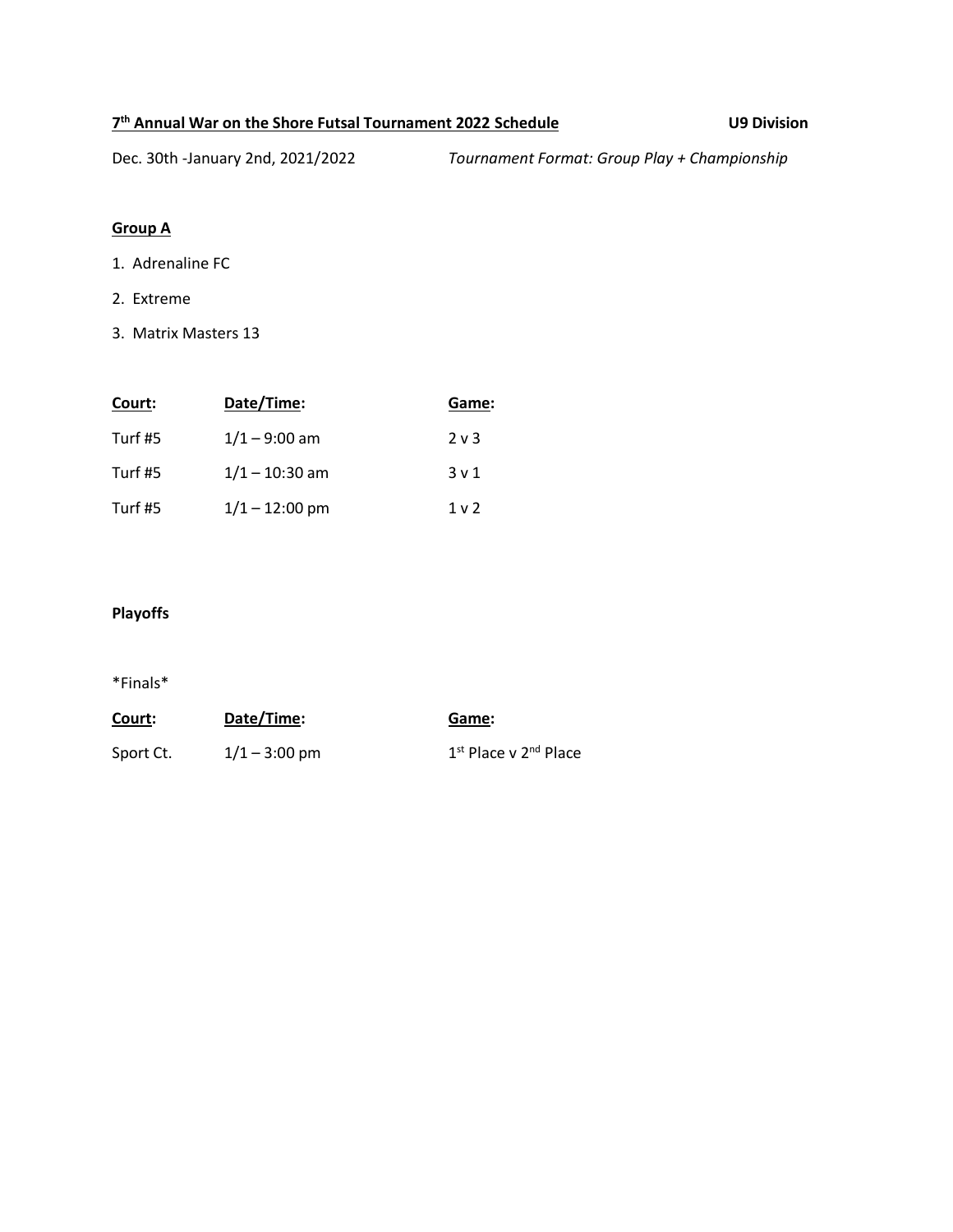#### **7 th Annual War on the Shore Futsal Tournament 2022 Schedule U13 Boys Division**

Dec. 30th -January 2nd, 2021/2022 *Tournament Format: Group Play + Playoffs*

#### **Group A Group B**

- 
- 2. Matrix Mystique 09 Girls 6. SUSC Elite
- 

- 1. OC Outcast **4. Adrenaline FC** 
	-
- 3. SUSC 09 6. Matrix Monarchs 09

# **Yellow Line =Crossover Group Match – (Same Game)**

| Court:           | Date/Time:        | Game:            | Court:           | Date/Time:        | Game: |
|------------------|-------------------|------------------|------------------|-------------------|-------|
| Turf #5          | $12/30 - 6:45$ pm | 1 <sub>v</sub>   | Turf #5          | $12/30 - 6:45$ pm | 4v1   |
| Turf #5          | $12/30 - 6:00$ pm | $2v$ 3           | Sport Ct.        | $1/1 - 9:00$ am   | 4 v 6 |
| <b>Sport Ct.</b> | $1/1 - 9:45$ am   | 2 <sub>v</sub> 5 | <b>Sport Ct.</b> | $1/1 - 9:45$ am   | 5v2   |
| Turf #5          | $1/1 - 9:45$ am   | 3 <sub>v</sub> 1 | Turf #5          | $1/1 - 11:15$ am  | 6v5   |
| Sport Ct.        | $1/1 - 3:45$ pm   | 1 <sub>v</sub>   | Sport Ct.        | $1/1 - 4:30$ pm   | 5 v 4 |
| Turf #5          | $1/1 - 6:00$ pm   | 3v6              | Turf #5          | $1/1 - 6:00$ pm   | 6v3   |

#### **Playoffs**

#### \*Quarterfinals\*

| Court:       | Date/Time:       | Game:                                    | Court:  | Date/Time:                                    | Game: |
|--------------|------------------|------------------------------------------|---------|-----------------------------------------------|-------|
| Turf #5      | $1/2 - 10:30$ am | $B$ 2 <sup>nd</sup> v A 3 <sup>rd</sup>  | Turf #5 | $1/2 - 11:15$ am A $2^{nd}$ v B $3^{rd}$      |       |
| *Semifinals* |                  |                                          |         |                                               |       |
| Court:       | Date/Time:       | Game:                                    | Court:  | Date/Time:                                    | Game: |
| Turf #5      | $1/2 - 12:00$ pm | A 1 <sup>st</sup> v Winner <sup>11</sup> | Turf #5 | $1/2 - 12:45$ pm B 1st v Winner <sup>11</sup> |       |
|              |                  |                                          |         |                                               |       |

| Court:    | Date/Time:      | Game:                    |
|-----------|-----------------|--------------------------|
| Sport Ct. | $1/2 - 4:30$ pm | <b>Semifinal Winners</b> |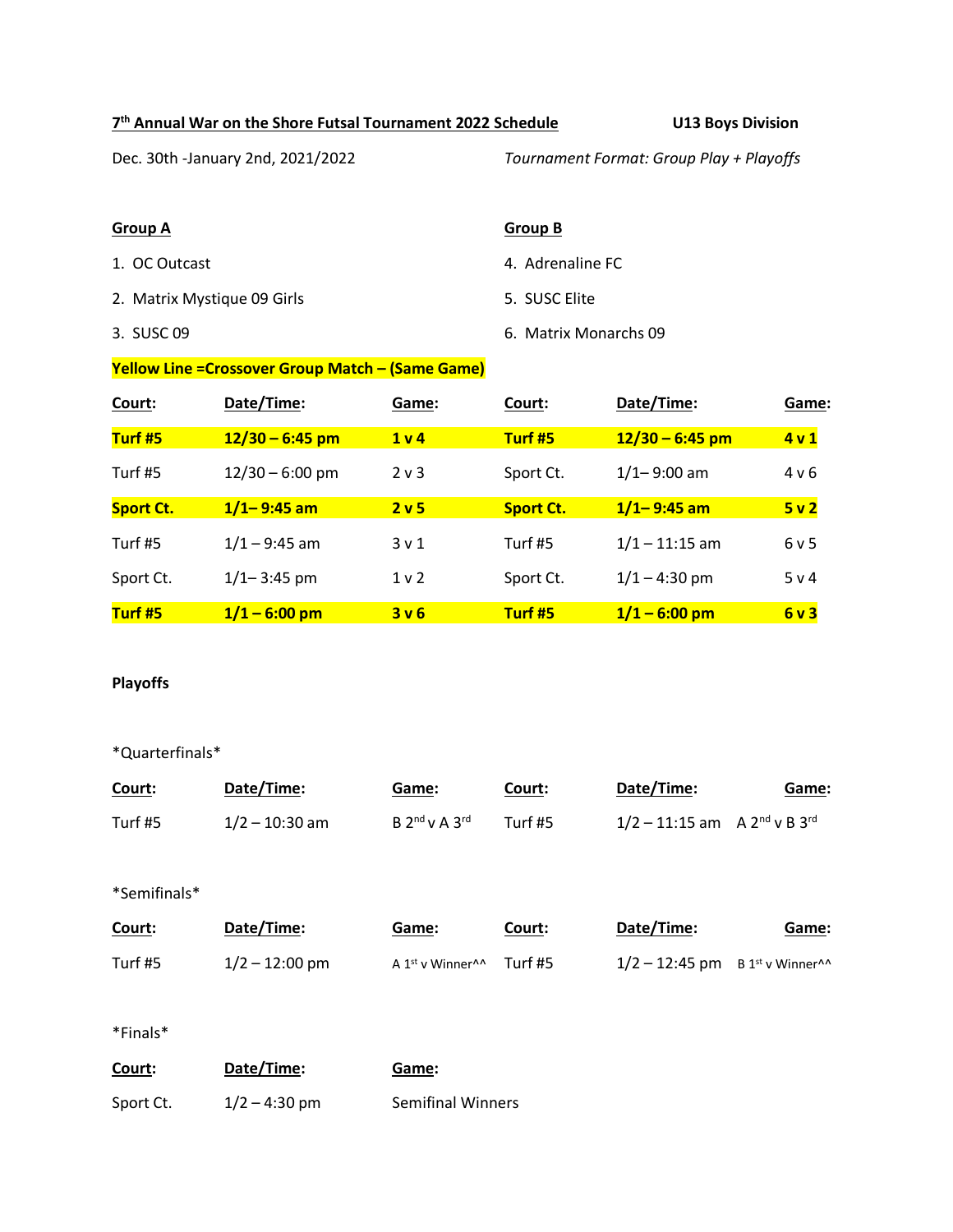### **7 th Annual War on the Shore Futsal Tournament 2021 Schedule U13 Girls Division**

Dec. 30th -January 2nd, 2021/2022 *Tournament Format: Championship Match*

# **Group A**

- 1. SUSC Elite
- 2. Matrix Mystique 09 Girls

| Court:    | Date/Time:      | Game:          |
|-----------|-----------------|----------------|
| Sport Ct. | $1/2 - 9:00$ am | 1 <sub>v</sub> |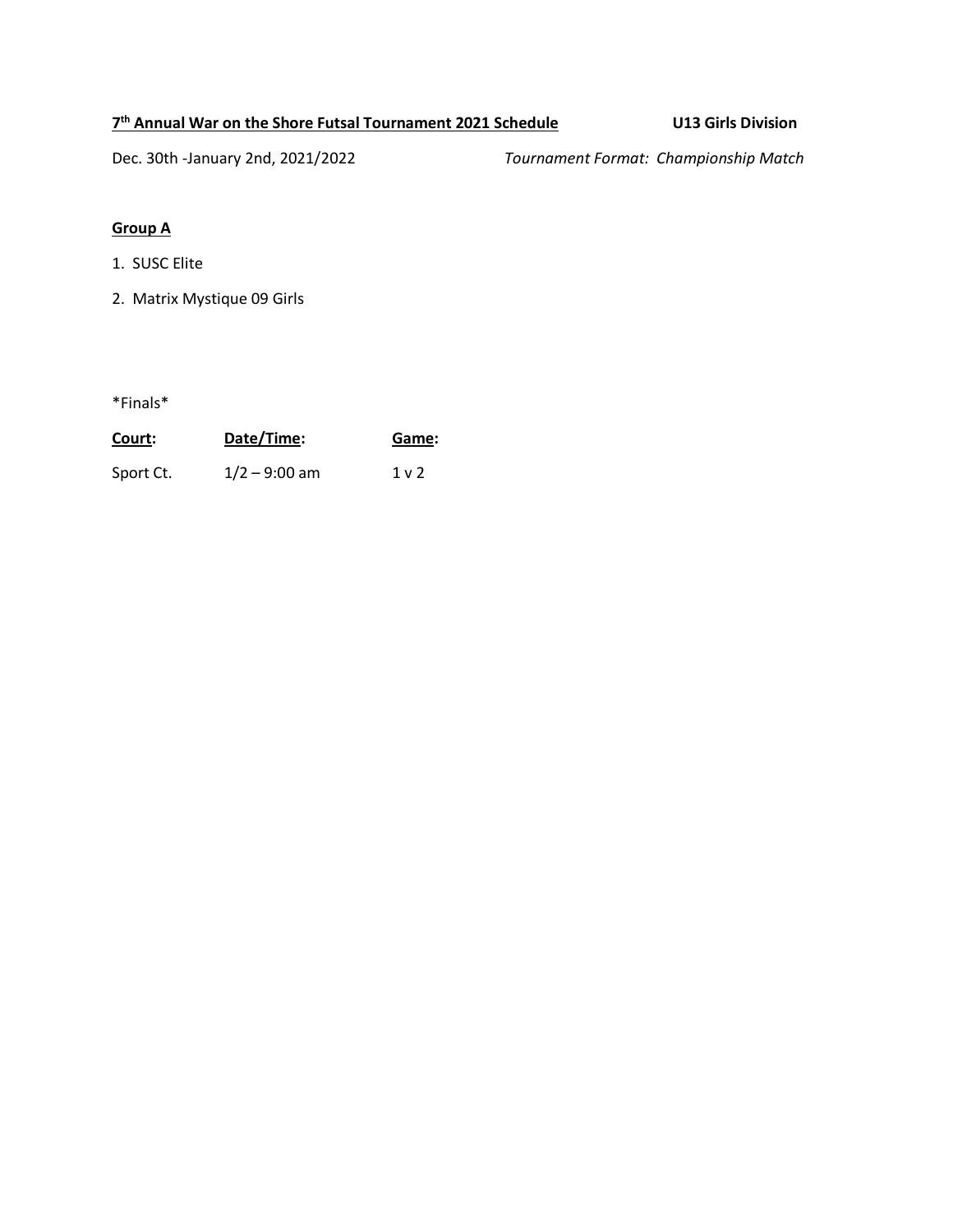#### **7 th Annual War on the Shore Futsal Tournament 2021 Schedule U17 Boys Division**

Dec. 30th -January 2nd, 2021/2022 *Tournament Format: Group Play + Top 4 teams make Playoffs* 

#### **Group A**

- 1. Real Madrid
- 2. Roadie Joe's United
- 3. Sussex Athletic
- 4. Matrix Maestros 07
- 5. Matrix Mayhem 06

| Court:    | Date/Time:        | Game:            | Court:    | Date/Time:        | Game:            |
|-----------|-------------------|------------------|-----------|-------------------|------------------|
| Turf #5   | $12/30 - 7:30$ pm | $2v$ 3           | Turf #5   | $12/30 - 9:00$ pm | 1 <sub>v</sub>   |
| Sport Ct. | $1/1 - 10:30$ am  | 4 v 5            | Sport Ct. | $1/1 - 11:15$ am  | 3 <sub>v</sub> 1 |
| Turf #5   | $1/1 - 1:30$ pm   | 2 v 4            | Turf #5   | $1/1 - 3:00$ pm   | $5v$ 3           |
| Turf #5   | $1/1 - 3:45$ pm   | 1 <sub>v</sub> 5 | Turf #5   | $1/1 - 4:30$ pm   | 3 v 4            |
| Turf #5   | $1/1 - 6:45$ pm   | 5v2              | Turf #5   | $1/1 - 7:30$ pm   | 4 v 1            |

# **Playoffs**

### \*Semifinals\*

| Court:    | Date/Time:      | Game:               |
|-----------|-----------------|---------------------|
| Sport Ct. | $1/2 - 1:30$ pm | $1^{st}$ v $4^{th}$ |
| Sport Ct. | $1/2 - 2:15$ pm | $2nd$ v $3rd$       |

| Court:    | Date/Time:        | Game:                    |
|-----------|-------------------|--------------------------|
| Sport Ct. | $12/19 - 5:15$ pm | <b>Semifinal Winners</b> |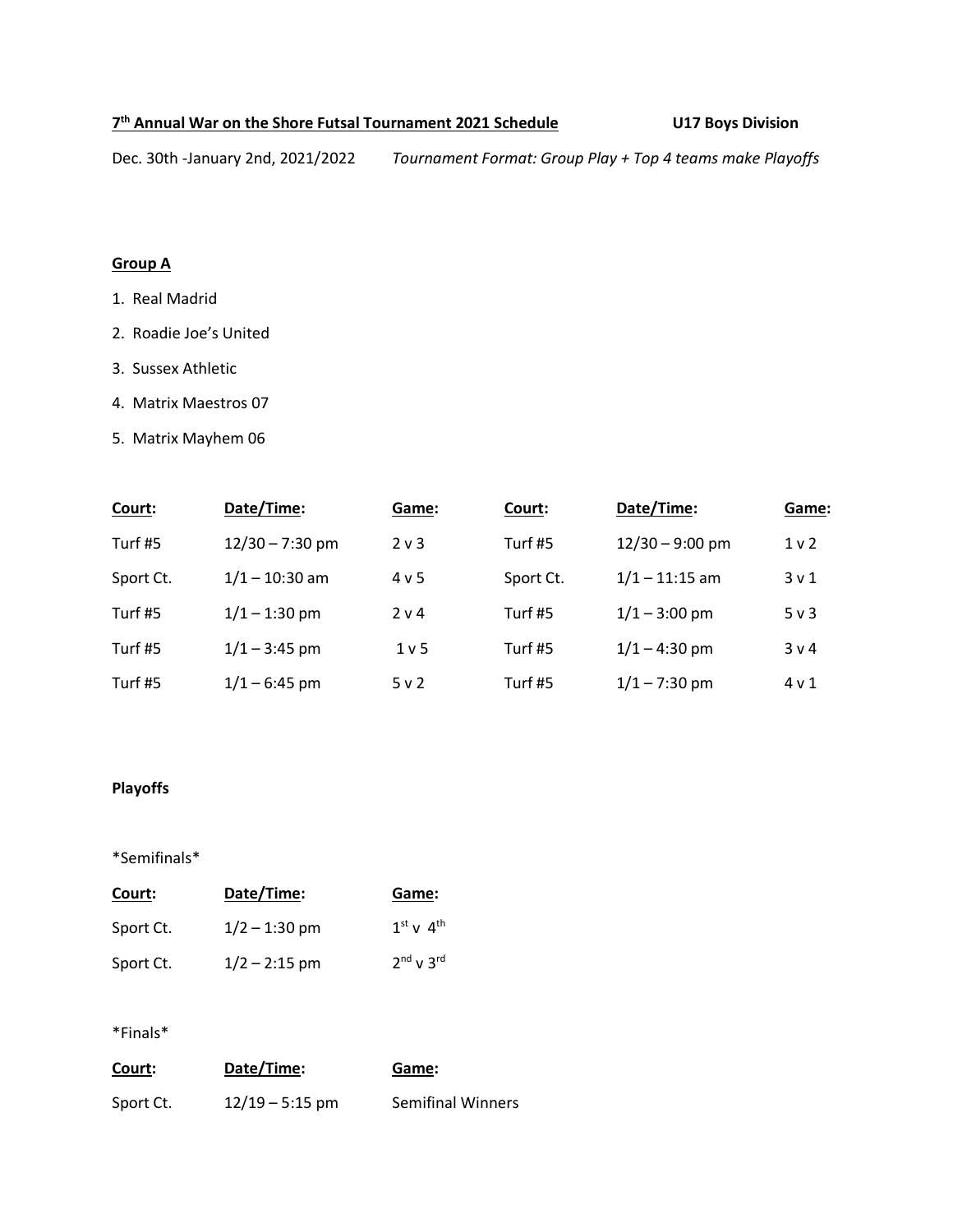#### **7 th Annual War on the Shore Futsal Tournament 2021 Schedule Men's Open Division**

Dec. 30th -January 2nd, 2021/2022

*Tournament Format: Group Play + Top 4 teams in each Group make Playoffs* 

#### **Group A Group B**

- 
- 2. MillerCoors Brigade 7. Salisbury United
- 
- 
- 5. No Mercy FC 10. Misfits

- 1. United 6. Bits-N-Pieces
	-
- 3. Blancos 8. Real Azteca
- 4. Mexico 9. Atletico
	-

| Court:    | Date/Time:        | Game:            | Court:    | Date/Time:        | Game:             |
|-----------|-------------------|------------------|-----------|-------------------|-------------------|
| Sport Ct. | $12/30 - 6:00$ pm | 1 <sub>v</sub>   | Sport Ct. | 12/30-7:30 pm     | 6 v 8             |
| Sport Ct. | $12/30 - 6:45$ pm | 2 v 4            | Sport Ct. | $12/30 - 8:15$ pm | 7 v 9             |
| Turf #5   | $12/30 - 8:15$ pm | 5 <sub>v</sub> 1 | Sport Ct. | 12/30-9:00 pm     | 10 v 6            |
| Sport Ct  | 12/30-9:45 pm     | 3 <sub>v</sub> 2 | Sport Ct. | 12/30-10:30 pm    | 9v10              |
| Turf #5   | 12/30-9:45 pm     | 4 v 5            | Turf #5   | 12/30-10:30 pm    | 8 <sub>v</sub>    |
| Sport Ct. | $1/1 - 12:00$ pm  | 3 v 4            | Sport Ct. | $1/1 - 12:45$ pm  | 6 v 9             |
| Sport Ct. | $1/1 - 1:30$ pm   | 1 <sub>v</sub>   | Turf #5   | $1/1 - 12:45$ pm  | 8 <sub>v</sub> 10 |
| Sport Ct. | $1/1 - 6:00$ pm   | 4 v 1            | Sport Ct. | $1/1 - 6:45$ pm   | 7 v 6             |
| Sport Ct. | $1/1 - 7:30$ pm   | 2 <sub>v</sub> 5 | Turf #5   | $1/1 - 9:00$ pm   | $10v$ 7           |
| Sport Ct. | $1/1 - 9:00$ pm   | $5v$ 3           | Sport Ct. | $1/1 - 9:45$ pm   | $9V$ 8            |

# **Playoffs on next sheet**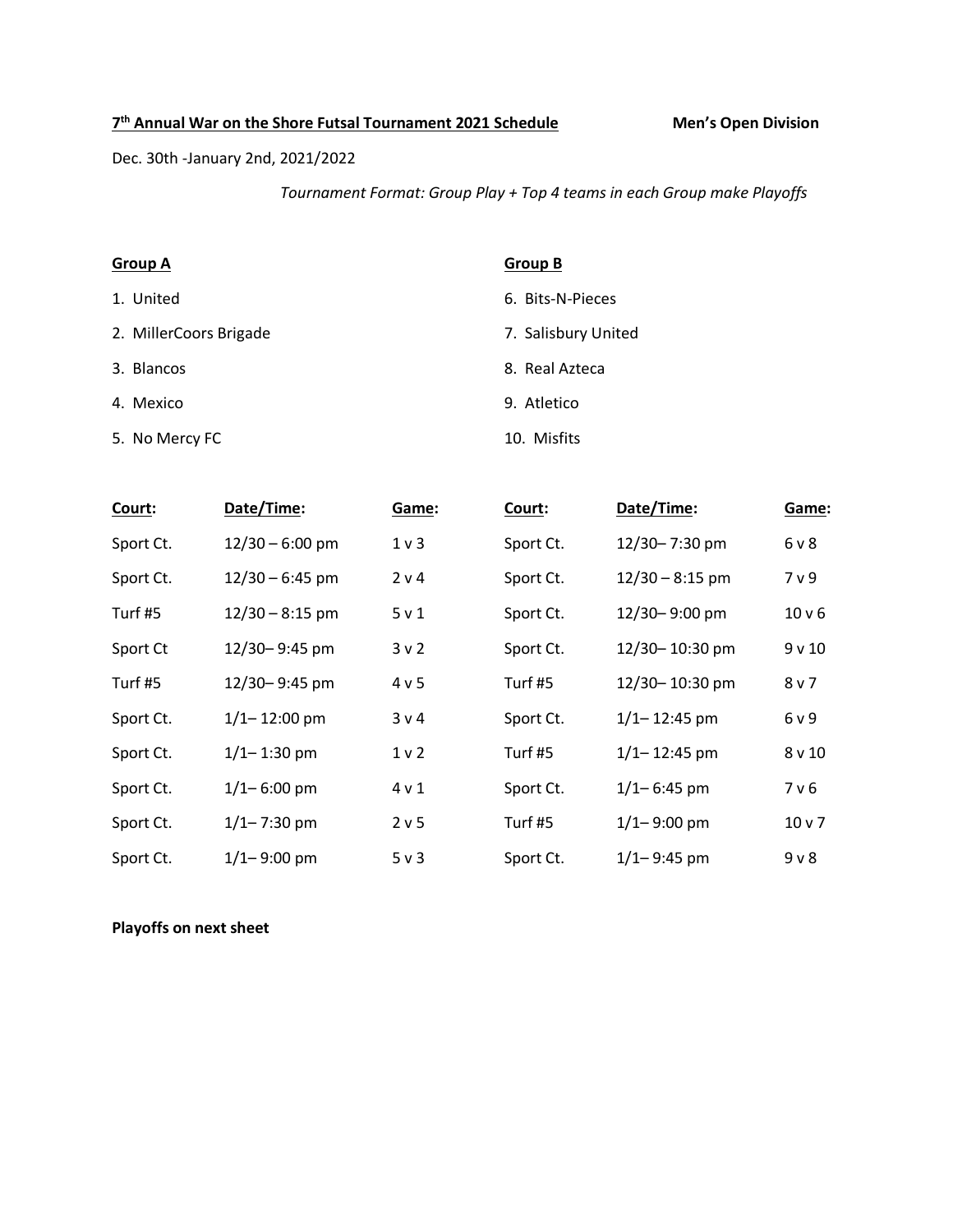\*Quarterfinals\*

| Court:    | Date/Time:       | Game:                                             |
|-----------|------------------|---------------------------------------------------|
| Sport Ct. | $1/2 - 9:45$ am  | A $1^{st}$ Place v B $4^{th}$ Place               |
| Sport Ct. | $1/2 - 10:30$ am | B 2 <sup>nd</sup> Place v A 3 <sup>rd</sup> Place |
| Sport Ct. | $1/2 - 11:15$ am | B 1 <sup>st</sup> Place v A 4 <sup>th</sup> Place |
| Sport Ct. | $1/2 - 12:00$ pm | A 2 <sup>nd</sup> Place v B 3 <sup>rd</sup> Place |

\*Semifinals\*

| <u>Court:</u> | Date/Time:      | Game:                         |
|---------------|-----------------|-------------------------------|
| Sport Ct.     | $1/2 - 3:00$ pm | Winners - 9:45 am & 10:30 am  |
| Sport Ct.     | $1/2 - 3:45$ pm | Winners - 11:15 am & 12:00 pm |

| Court:    | Date/Time:              | Game:                    |
|-----------|-------------------------|--------------------------|
| Sport Ct. | $1/2 - 6:00 \text{ pm}$ | <b>Semifinal Winners</b> |